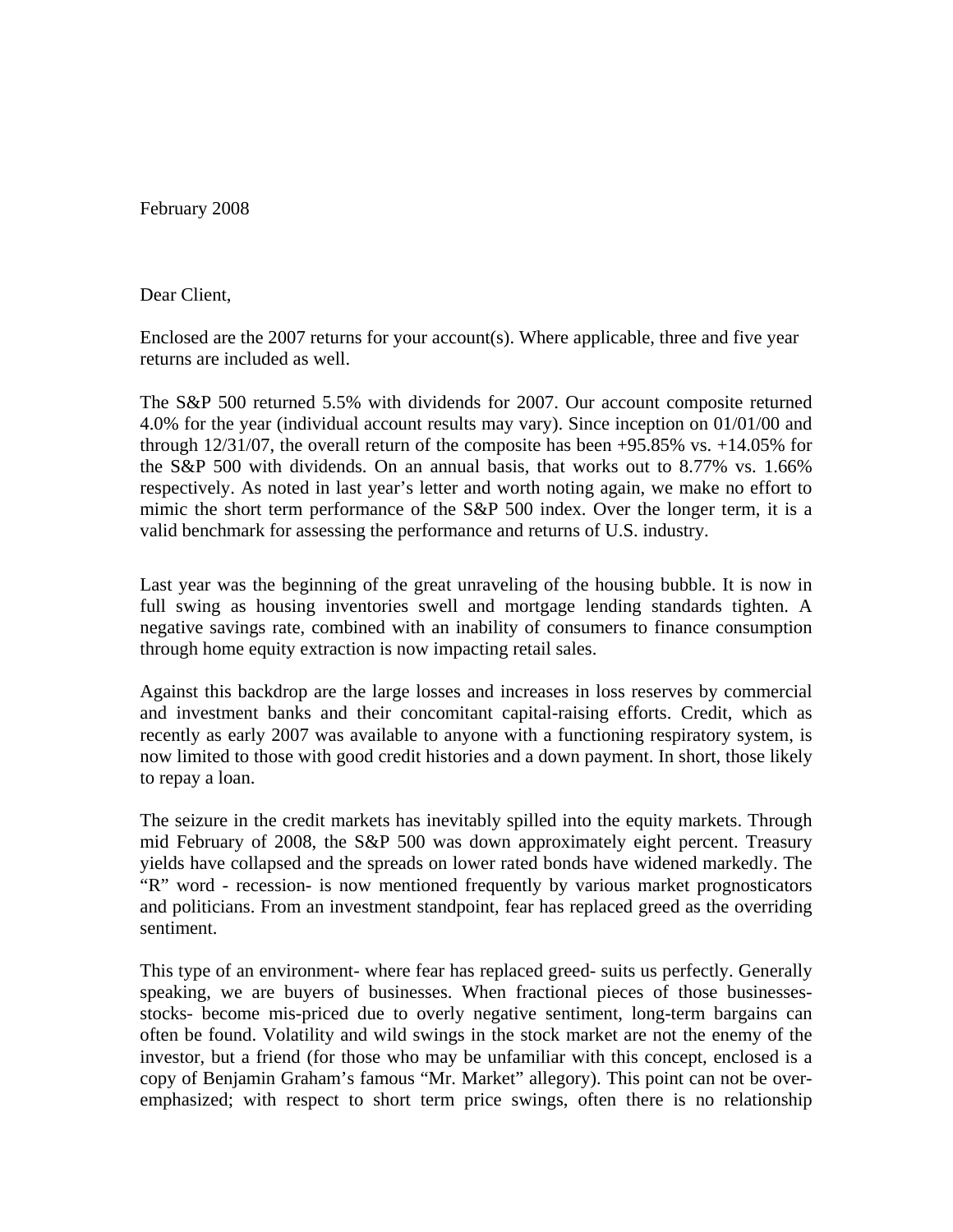between a company's share price and its business value. Business value will ultimately be determined by the cash flow generating ability of a company and not by news headlines.

Whether or not current conditions are ultimately regarded as a recession will only be known in hindsight. We don't know and don't care. We won't be able to call an end to any recession just like we can't identify an exact bottom in individual stock prices. What we do know is that there are many attractively priced securities with very good return potential. It's no accident that most of our managed accounts have ample cash positions and can take advantage of recent price declines. We are ready, able and have a large list of pre-identified securities we're interested in purchasing at the right prices.

Please feel free to contact us with any questions or comments. As always, thank you for your trust and patience.

Very truly yours,

Eckart A. Weeck Managing Director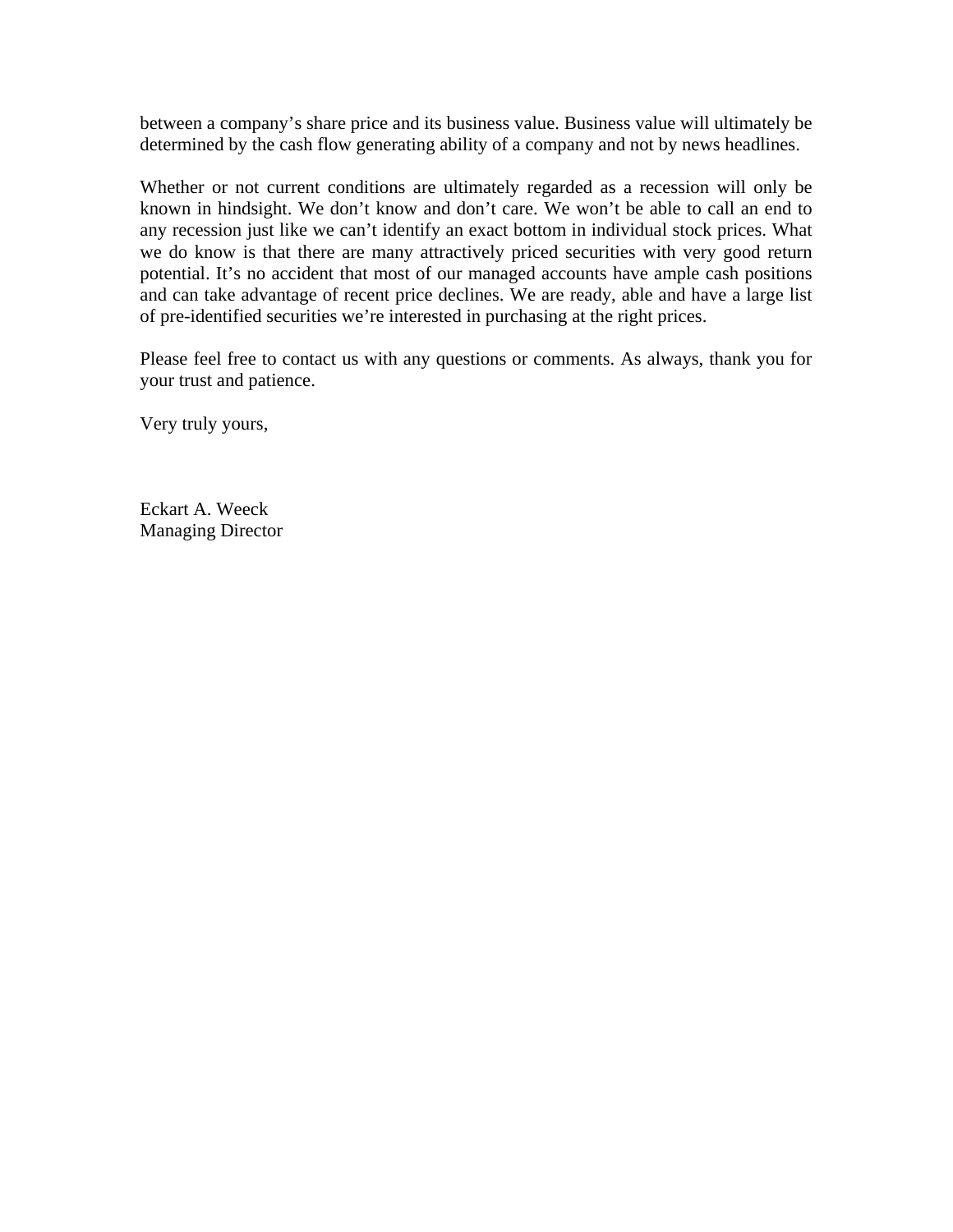Ben Graham, my friend and teacher, long ago described the mental attitude toward market fluctuations that I believe to be most conducive to investment success. He said that you should imagine market quotations as coming from a remarkably accommodating fellow named Mr. Market who is your partner in a private business. Without fail, Mr. Market appears daily and names a price at which he will either buy your interest or sell you his.

Even though the business that the two of you own may have economic characteristics that are stable, Mr. Market's quotations will be anything but. For, sad to say, the poor fellow has incurable emotional problems. At times he feels euphoric and can see only the favorable factors affecting the business. When in that mood, he names a very high buysell price because he fears that you will snap up his interest and rob him of imminent gains. At other times he is depressed and can see nothing but trouble ahead for both the business and the world. On these occasions he will name a very low price, since he is terrified that you will unload your interest on him.

Mr. Market has another endearing characteristic: He doesn't mind being ignored. If his quotation is uninteresting to you today, he will be back with a new one tomorrow. Transactions are strictly at your option. Under these conditions, the more manicdepressive his behavior, the better for you.

 But, like Cinderella at the ball, you must heed one warning or everything will turn into pumpkins and mice: Mr. Market is there to serve you, not to guide you. It is his pocketbook, not his wisdom, that you will find useful. If he shows up some day in a particularly foolish mood, you are free to either ignore him or to take advantage of him, but it will be disastrous if you fall under his influence. Indeed, if you aren't certain that you understand and can value your business far better than Mr. Market, you don't belong in the game. As they say in poker, "If you've been in the game 30 minutes and you don't know who the patsy is, you're the patsy."

 Ben's Mr. Market allegory may seem out-of-date in today's investment world, in which most professionals and academicians talk of efficient markets, dynamic hedging and betas. Their interest in such matters is understandable, since techniques shrouded in mystery clearly have value to the purveyor of investment advice. After all, what witch doctor has ever achieved fame and fortune by simply advising "Take two aspirins"?

 The value of market esoterica to the consumer of investment advice is a different story. In my opinion, investment success will not be produced by arcane formulae, computer programs or signals flashed by the price behavior of stocks and markets. Rather an investor will succeed by coupling good business judgment with an ability to insulate his thoughts and behavior from the super-contagious emotions that swirl about the marketplace. In my own efforts to stay insulated, I have found it highly useful to keep Ben's Mr. Market concept firmly in mind.